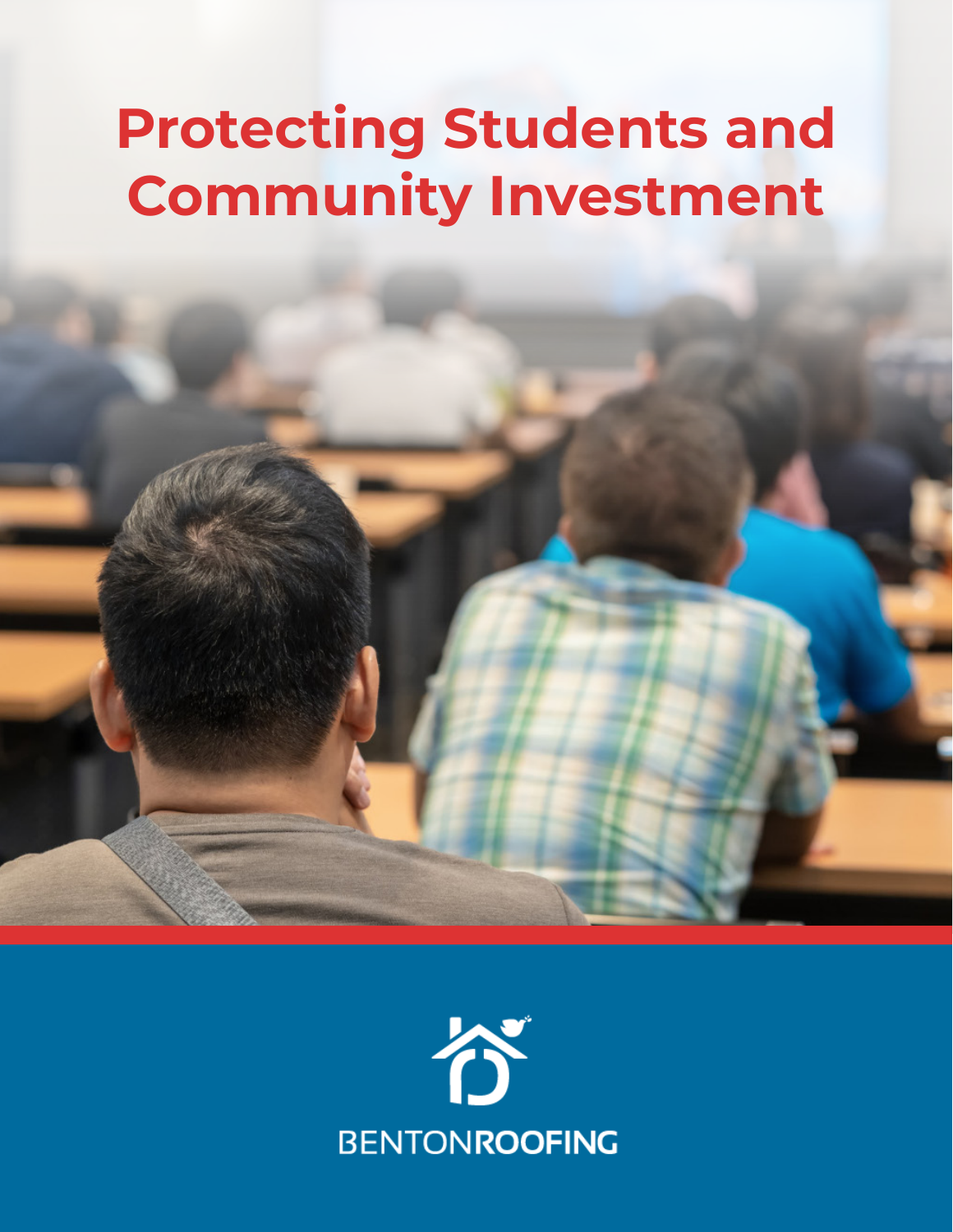

#### **Professional Roof Maintenance for Educational Facilities**

Providing students with a safe and comfortable environment is a priority for K-12 and university-level educational facilities, making a well-maintained roof essential. The roof protects the community's most precious assets, as both students and community stakeholders depend on it being sound and in good condition. You can trust Benton Roofing to provide targeted solutions for educational settings to keep facility roofs performing well now and in the future.

#### **Roof Failure: Avoid the Unthinkable**

Handling the daily running of educational facilities is challenging. Routine maintenance, significant projects and emergency repairs have to work around student schedules. Unfortunately, the roof is one area that facility managers may overlook until it's too late. Underlying damage caused by hidden leaks left unrepaired over time can cause the unthinkable event in an educational setting: catastrophic roof failure.

Neglecting regular roof maintenance can cause substantial, unexpected budget expenditures to occur. Emergency repairs always come at a premium price, but when the safety of students is at stake, it is a price that you must pay. Your facility's roof also protects faculty and staff, plus all the infrastructure, furniture and educational materials required to keep schools running. You cannot afford a roof problem leading to property damage, injuries or health concerns from mold exposure.

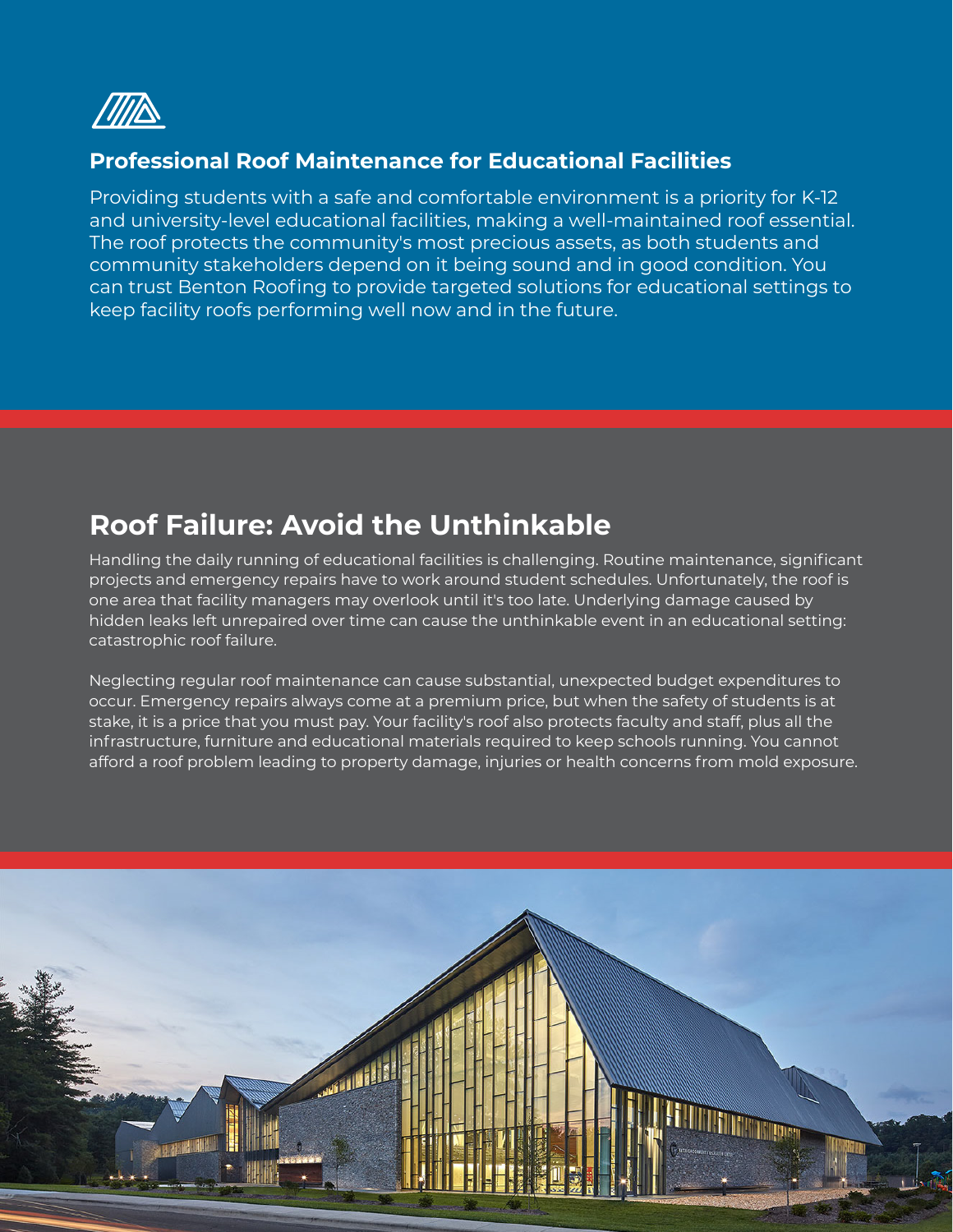

### **Fact: Regular, Preemptive Roof Maintenance Extends Roof Lifespan**

Preventative maintenance is the right way to invest in making your building's most important asset last longer. Regular inspection of roofs helps uncover minor issues and leaks. Repairing these small problems will prevent significant structural damage and represent good stewardship of the community's resources by guarding against a dangerous and expensive situation that is also completely avoidable. At Benton Roofing, we design our maintenance programs to include:

- $\mathcal{C}_{\mathcal{F}}$ Scheduled maintenance visits
- $\otimes$ Leak investigation and repair
- $\varnothing$ Emergency repair services, 24/7/365
- $\otimes$ Long-term repair and maintenance strategies

Educational institutions all differ in their needs, so we offer tailored maintenance programs based on your facility's age and condition to help you get the most benefit. Our comprehensive roof assessment, accompanied by an easy-to-read report, will contain our recommended action plan. First, we help you deal with any immediate problems at hand, and then we offer strategies to keep your roof in good condition and help it last as long as possible.

## **Your Educational Facilities Roofing Pros**

A solid, stable roof is the number one factor in keeping your facility safe and useable for students and staff. Your community or institution has a lot invested in its buildings, and you need a full-service roofing company with a proven track record that understands the needs of educational settings. We proudly serve our clients across the southeastern United States with excellence, honesty and integrity. You can rely on us for premium-service roof maintenance, installation, repair and replacement. Please request a quote today or call 888-622-1622 and discuss your roofing needs with one of our experienced roofing specialists.